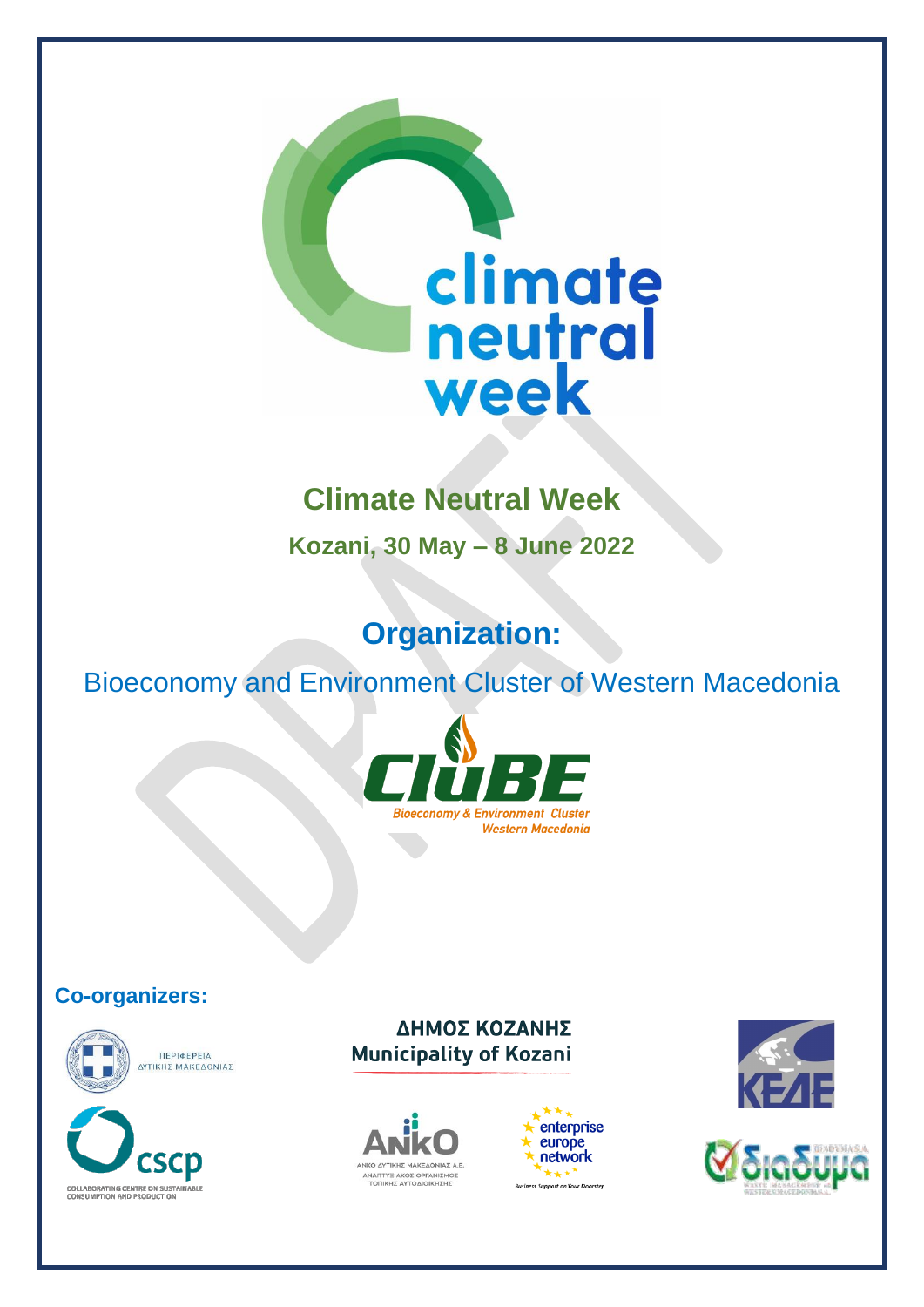# **Under the auspice of:**



### **Sponsors:**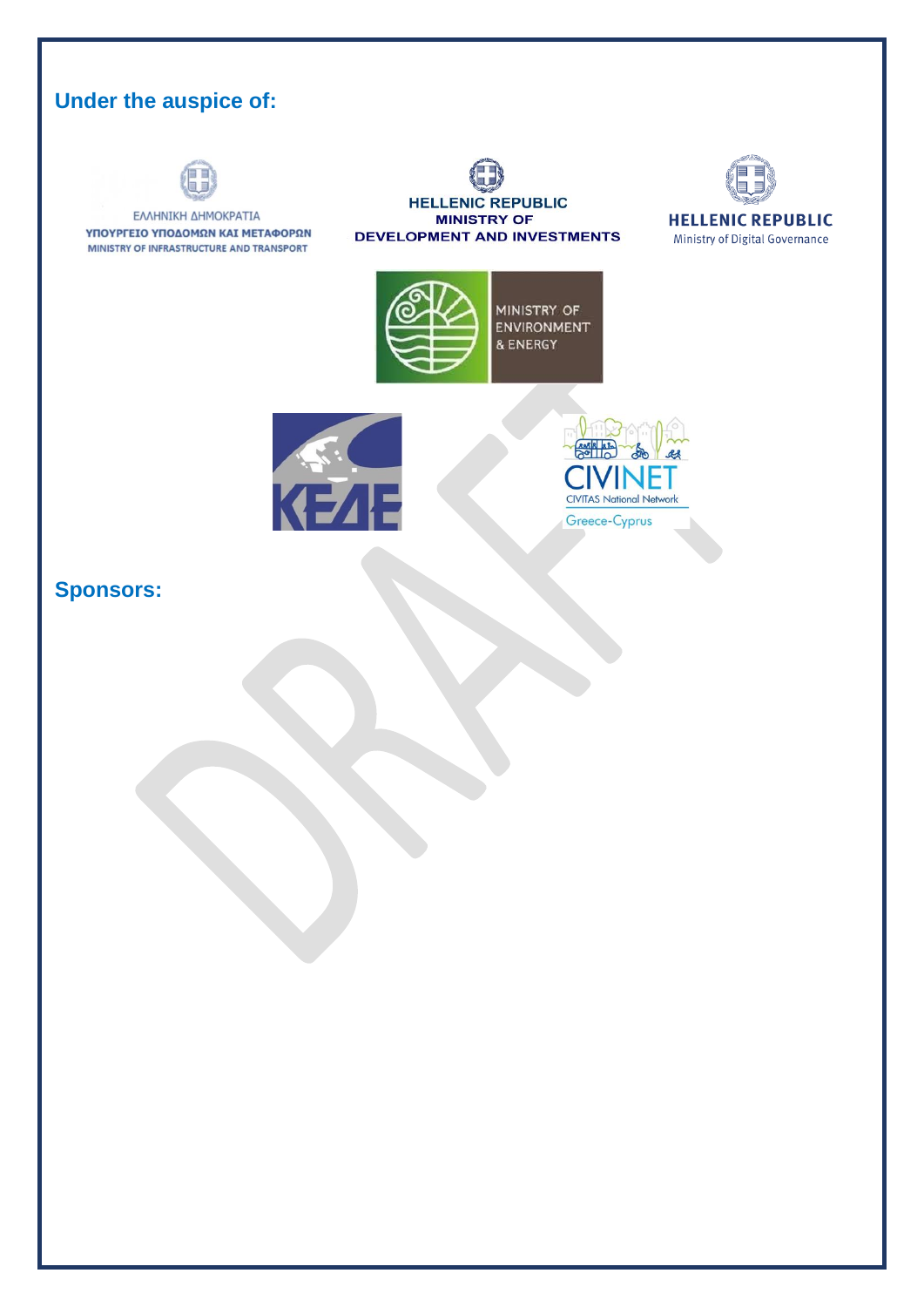### **Monday 30 May 2022**

#### **Press Conference - Official Start of the Climate Neutral Week**

#### **Venue: Koventario**

| 09:00-10:30 | <b>George Marnellos</b> – President of the Board of Directors / Director of Bioeconomy |
|-------------|----------------------------------------------------------------------------------------|
|             | and Environment Cluster of Western Macedonia                                           |
|             | <b>George Kasapidis</b> – Regional Governor of Western Macedonia                       |
|             | Lazaros Maloutas - Mayor of Kozani                                                     |
|             |                                                                                        |

#### **Panel Discussion:**

#### **Hydrogen and Climate Neutrality**

### **Round table discussion**

#### **Venue: Television show**

| 18:00-18:15     | <b>Introduction - Coordination</b>                                                                                   |
|-----------------|----------------------------------------------------------------------------------------------------------------------|
|                 | Nikolaos Ntavos, Manager of Bioeconomy and Environment Cluster of Western<br>Macedonia                               |
| $18:15 - 20:00$ | <b>Discussion</b>                                                                                                    |
|                 | <b>George Kasapidis, Regional Governor of Western Macedonia</b>                                                      |
|                 | Dr. Vasilis Gregoriou – CEO of Advent Technologies SA (tbc)                                                          |
|                 | George Chatzimarkakis - Hydrogen Europe (tbc)                                                                        |
|                 | <b>Giannis Moraitis - DEPA (tbc)</b>                                                                                 |
|                 | <b>Dr. George Marnellos, Professor of the Department of Chemical Engineering,</b><br>University of Western Macedonia |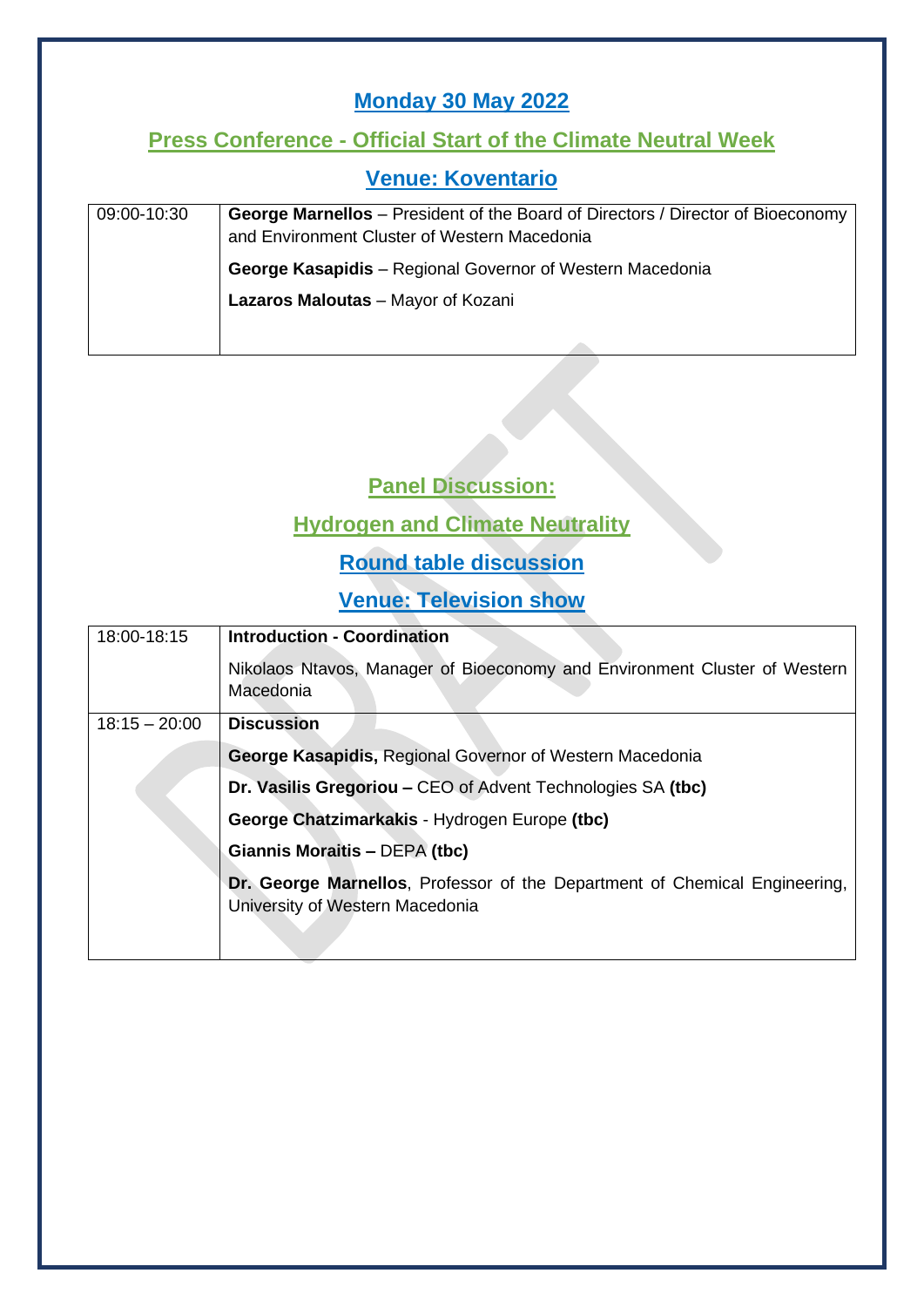# **Tuesday 31 May 2022**

#### **Capacity Building Workshop:**

#### **Urban Clean Energy – Stardust Project**

### **Venue: P.E.D. Western Macedonia**

| 10:00-11:10     | <b>Introduction</b>                                                                                                                                                        |
|-----------------|----------------------------------------------------------------------------------------------------------------------------------------------------------------------------|
|                 | Bioeconomy and Environment Cluster of Western Macedonia                                                                                                                    |
| $11:10 - 13:00$ | <b>Capacity Building Workshop for Smart Cities</b>                                                                                                                         |
|                 | <b>Climate Neutrality in Smart Cities in Western Macedonia</b>                                                                                                             |
|                 | <b>Efrosini Dio, Regional Vice-Governor for Green Transformation, Entrepreneurship</b><br>and Transport - Buildings and Energy Saving in Western Macedonia                 |
|                 | Apostolos Agrafiotis, Department of Planning of the Municipality of Kozani -<br>Actions of the Municipality of Kozani in the framework of the European Stardust<br>Project |
|                 | Michael Heidenreich, Greenovate Europe - Replication in Western Macedonia                                                                                                  |
|                 | <b>Discussion</b>                                                                                                                                                          |

# **Panel Discussion:**

# **Clean Energy in the Agricultural Sector**

| 18:00-18:15     | <b>Introduction</b>                                                                    |
|-----------------|----------------------------------------------------------------------------------------|
|                 | Nikolaos Ntavos, Manager of Bioeconomy and Environment Cluster of Western<br>Macedonia |
| $18:15 - 20:00$ | <b>Discussion</b>                                                                      |
|                 | George Kasapidis, Regional Governor of Western Macedonia - Biogas Plant                |
|                 | <b>Rutgers University - Economy-Circularity-Waste Utilization</b>                      |
|                 | <b>New Agriculture - New Generation</b>                                                |
|                 | Prof. Fokion Papathanassiou, University of Western Macedonia                           |
|                 | George Kefalas, Biogas Lagada SA                                                       |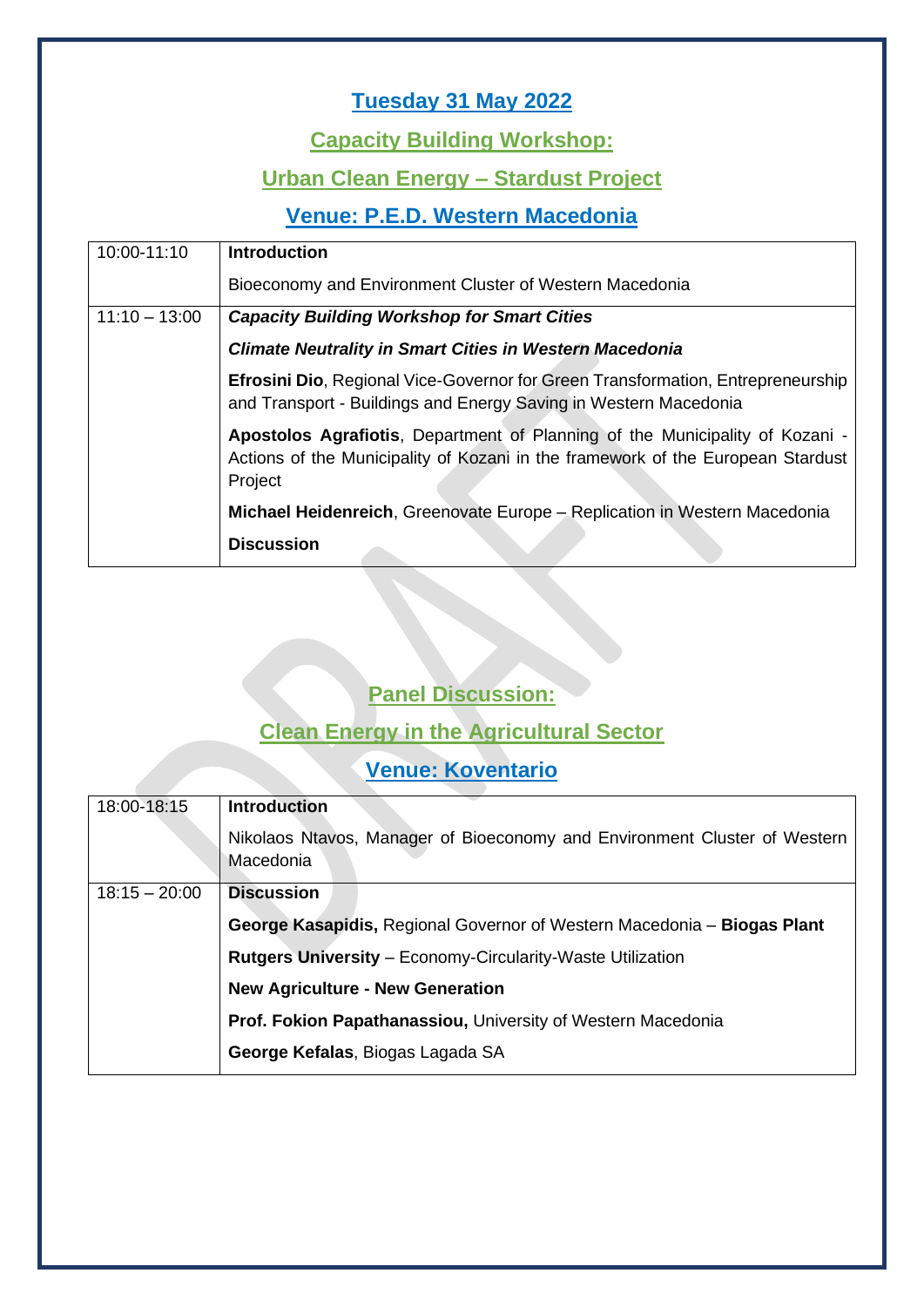### **Wednesday 1 June 2022**

#### **Workshop:**

#### **Utilization of biogas plant residues:**

#### **The example of the Mobile Unit of the European Project NOMAD**

### **Venue: ANKO**

| 09:00-09:20 | <b>Introduction</b>                                                       |
|-------------|---------------------------------------------------------------------------|
|             | Nikolaos Ntavos, Manager of Bioeconomy and Environment Cluster of Western |
|             | Macedonia                                                                 |
| 09:20-09:40 | Kyriakos Panopoulos, CERTH/CPERI                                          |
| 09:40-10:00 | Live connection to the mobile unit of NOMAD CERTH                         |
| 10:00-10:10 | Vassilis Abbas, Regional Councilor, Region of Western Macedonia           |
| 10:10-10:20 | Bisiritsas, Owner of a biogas plant                                       |
| 10:20-10:30 | DIADYMA sewage sludge utilization                                         |
| 10:30-10:40 | Hellenic-German Chamber - Good practices of cooperation in bioenergy      |
| 10:40-10:45 | Discussion and closing                                                    |
| 10:45-11:00 | <b>Break</b>                                                              |

# **Workshop:**

#### **Agricultural Waste - The Case of the European Model2bio Project**

#### **Venue: ΑΝΚΟ**

| 11:00-11:10 | <b>Introduction to Model2bio</b>                                                       |
|-------------|----------------------------------------------------------------------------------------|
|             | Nikolaos Ntavos, Manager of Bioeconomy and Environment Cluster of Western<br>Macedonia |
| 11:10-11:20 | Labros Chatzizisis, Regional Vice-Governor for Rural Development, Region of            |
|             | Western Macedonia (tbc)                                                                |
| 11:20-11:35 | <b>Periklis Kafasis, Director of Supplies, Services and Programs, DIADYMA</b>          |
| 11:35-11:45 | Serko Haroutounian, Chairman of the Board of ELGO (tbc)                                |
| 11:45-11:55 | <b>Representative of ANKO (tbc)</b>                                                    |
| 11:55-12:15 | Businesses that utilize agricultural residues                                          |
| 12:15-12:30 | Discussion and closing                                                                 |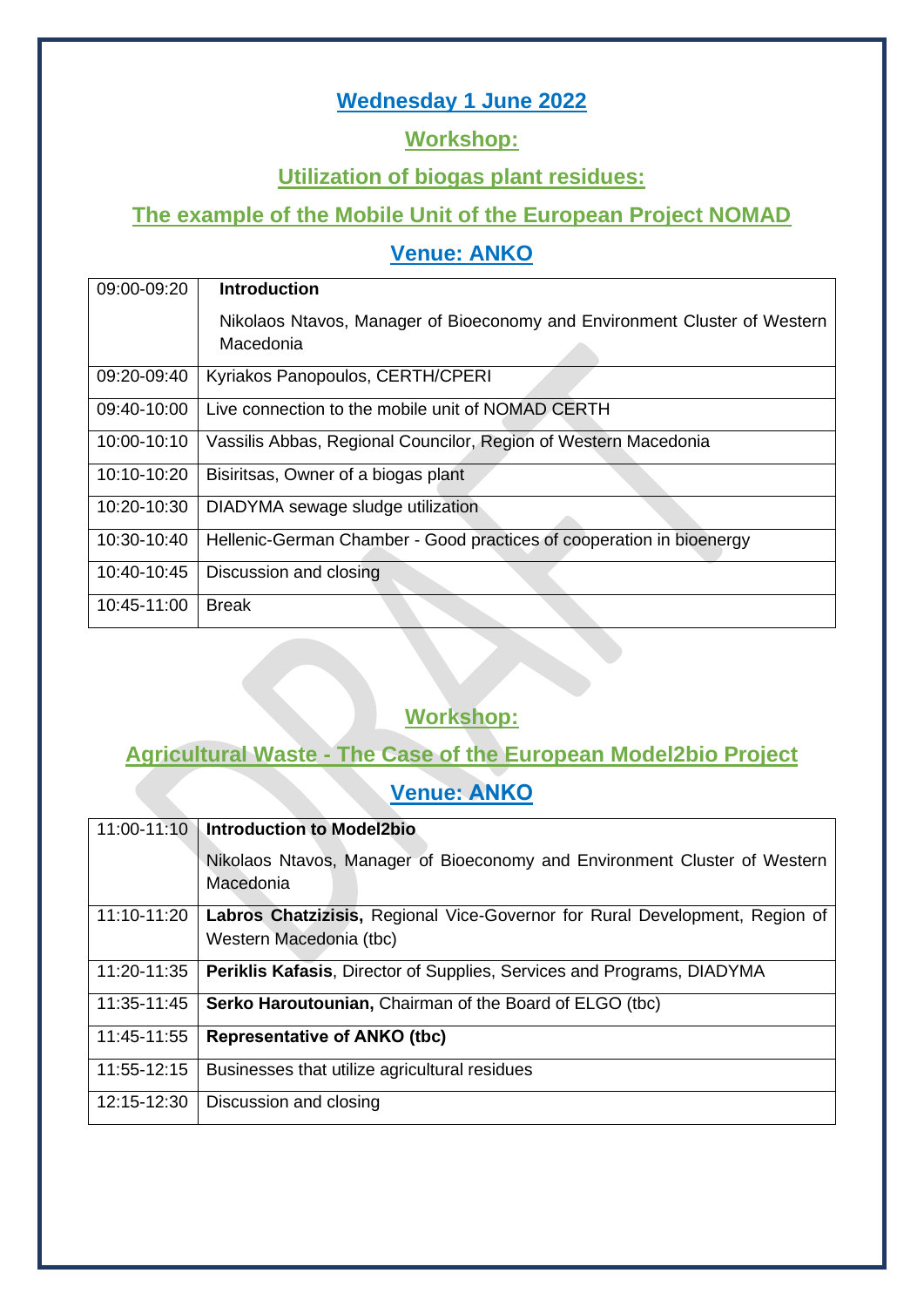# **Conference:**

# **Green and Climate Neutral Tourism Venue: Regional Council Hall of Kozani Regional Unit**

| 18:00-18:15     | <b>Introduction</b>                                                                                                               |
|-----------------|-----------------------------------------------------------------------------------------------------------------------------------|
|                 | <b>George Kasapidis, Regional Governor of Western Macedonia</b>                                                                   |
| $18:15 - 18:30$ | Dimitris Fragakis, General Secretary of GNTO (tbc)                                                                                |
| $18:30 - 18:45$ | Dr. Dimitris Koutoulas, Assistant Professor, University of Patra (tbc)                                                            |
| 18:45-19:00     | Sideris Smaropoulos, President of the Hoteliers Association Regional Unit of<br>Kastoria (tbc)                                    |
| 19:00-19:15     | Dr. Charita Vlachou, Lecturer at the Master Program "Tourism and Local<br>Development" of the Department of Economics, AUTh (tbc) |
| 19:15-19:30     | Dr. Nikolaos Tsounis, Professor of Economics, University of Western Macedonia                                                     |
| 19:30-19:45     | Discussion and closing                                                                                                            |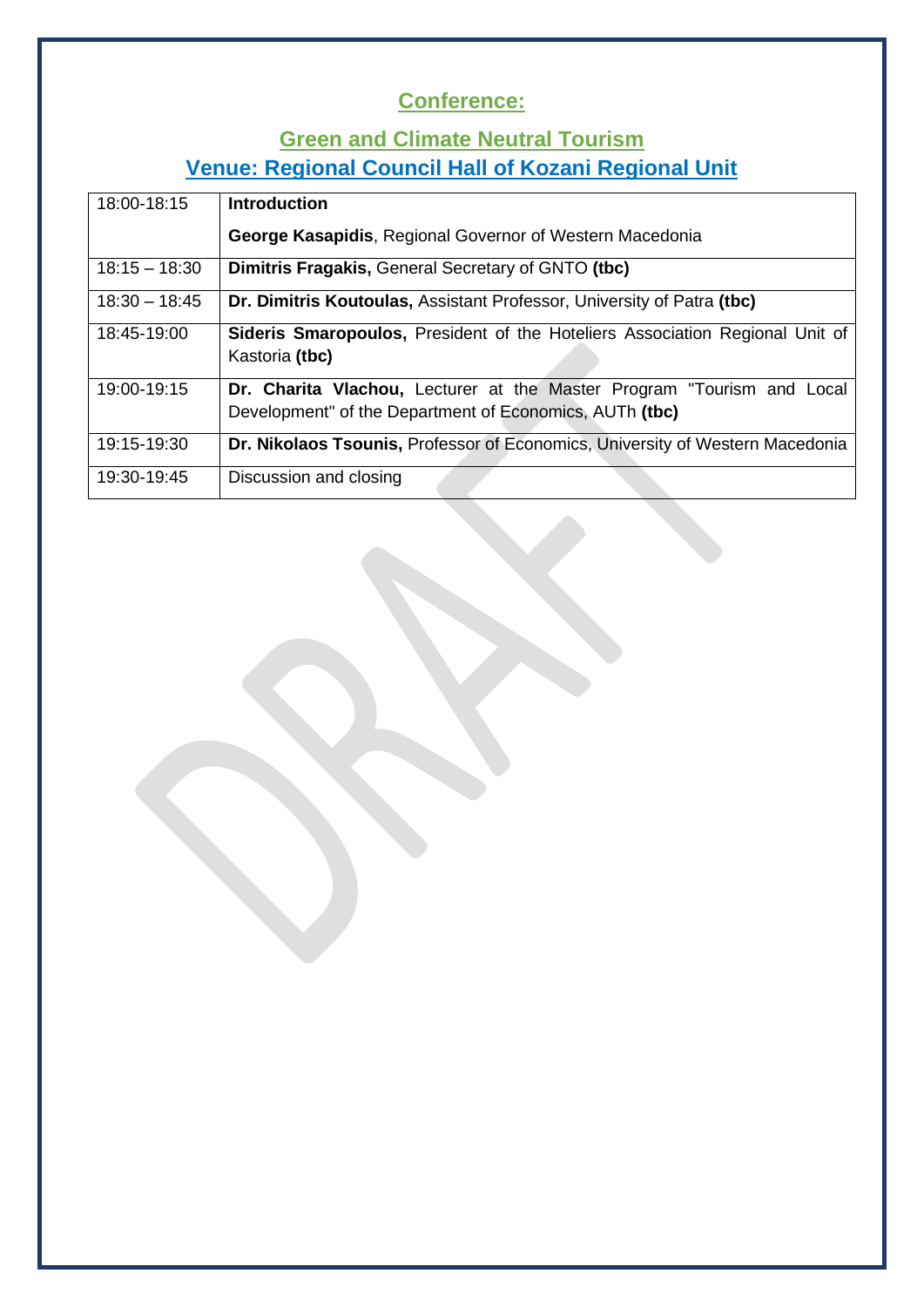# **Thursday 2 June 2022**

#### **Conference:**

### **Financial tools to achieve Climate Neutrality and Biowaste Utilization Venue: Regional Council Hall of Kozani**

| 10:30-10:45 | Registration                                                                               |
|-------------|--------------------------------------------------------------------------------------------|
| 10:45-11:00 | Introduction                                                                               |
|             | Dr. Ioannis Fallas, Director of Bioeconomy and Environment Cluster of Western<br>Macedonia |
| 11:00-11:15 | Greeting from the Regional Governor                                                        |
| 11:15-11:30 | Greeting from the Mayor of Kozani Lazaros Maloutas                                         |
| 11:30-12:00 | Adonis Georgiadis, Minister of Development and Investments                                 |
| 12:00-12:15 | George Papadimitriou, President of MOU S.A.                                                |
| 12:15-12:30 | Interreg (tbc) ????????                                                                    |
| 12:30-12:45 | Stergios Kianas, Regional Vice-Governor for Digital Transition & E-Government              |
| 12:45-13:00 | Managing Authority of the Region of Western Macedonia (tbc)                                |
| 13:00-13:15 | Coffee break                                                                               |
| 13:15-13:30 | EIB (tbc)                                                                                  |
| 13:30-13:45 | EBRD (tbc)                                                                                 |
| 13:45-14:00 | <b>ESCO - METKA Company (tbc)</b>                                                          |
| 14:00-14:15 | Manolis Baltas - RE.DE - PLAN CONSULTANTS - Green Industrial Areas and                     |
|             | investment opportunities                                                                   |
| 14:15-14:30 | Katerina Papadouli - Praxinetwork - Circular Biobased Europe                               |
| 14:30-14:45 | Elisa Gambuzzi, R&D - Environment Department, CETENMA (tbc)                                |
| 14:45-15:15 | Investors from HOOP Investors Board and Discussion (tbc)                                   |
| 15:15-15:30 | Closing of the Conference                                                                  |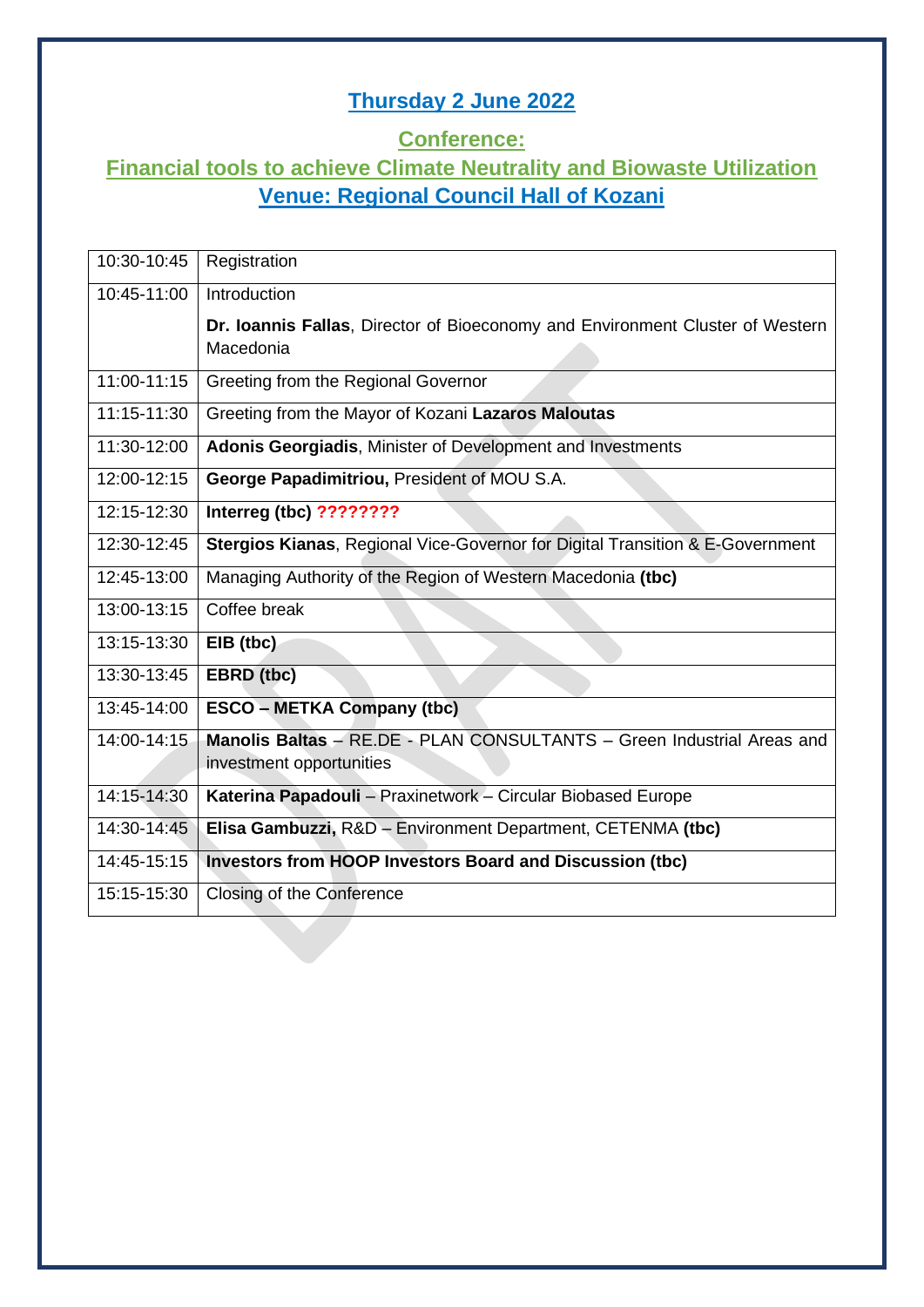# **Friday 3 June 2022**

### **Congress: Climate Neutrality Venue: Koventario**

| 09:00-09:10 | Greeting                                                                                                       |
|-------------|----------------------------------------------------------------------------------------------------------------|
|             | Papastergiou Dimitris, Mayor of Trikala - President of the Central Union of<br><b>Municipalities of Greece</b> |
| 09:10-09:20 | Greeting                                                                                                       |
|             | George Kasapidis, Regional Governor of Western Macedonia                                                       |
| 09:20-09:30 | Greeting                                                                                                       |
|             | Lazaros Maloutas, Mayor of Kozani                                                                              |
|             | <b>Energy and Climate Neutrality</b>                                                                           |
|             | <b>Coordination: Nikolaos Ntavos</b>                                                                           |
|             |                                                                                                                |
| 09:30-09:40 | Keynote Speech                                                                                                 |
|             | Konstantinos Skrekas, Ministry of Energy and Environment (tbc)                                                 |
| 09:40-09:55 | Good Practice Presentation: The case of Kozani (Stardust, White Dragon)                                        |
|             | (Municipality of Kozani)                                                                                       |
| 09:55-10:20 | <b>Discussion - Questions - Answers</b>                                                                        |
| 10:20-10:30 | <b>Break</b>                                                                                                   |
|             | <b>Transport - Mobility</b>                                                                                    |
|             | <b>Coordination: Theodoros Giourkas</b>                                                                        |
|             |                                                                                                                |
| 10:30-10:40 | Keynote Speech                                                                                                 |
|             | <b>Michalis Papadopoulos, Deputy Minister of Infrastructure and Transport (tbc)</b>                            |
| 10:40-10:55 | Good Practice Presentation: The case of KEDE                                                                   |
| 10:55-11:10 | <b>Discussion of Mayors</b>                                                                                    |
| 11:10-11:20 | <b>Questions - Answers (Q&amp;A)</b>                                                                           |
| 11:20-11:30 | <b>Break</b>                                                                                                   |
|             | <b>Waste and Water Management</b>                                                                              |
|             | <b>Coordination: Ioannis Fallas</b>                                                                            |
|             |                                                                                                                |
|             |                                                                                                                |
|             |                                                                                                                |
|             |                                                                                                                |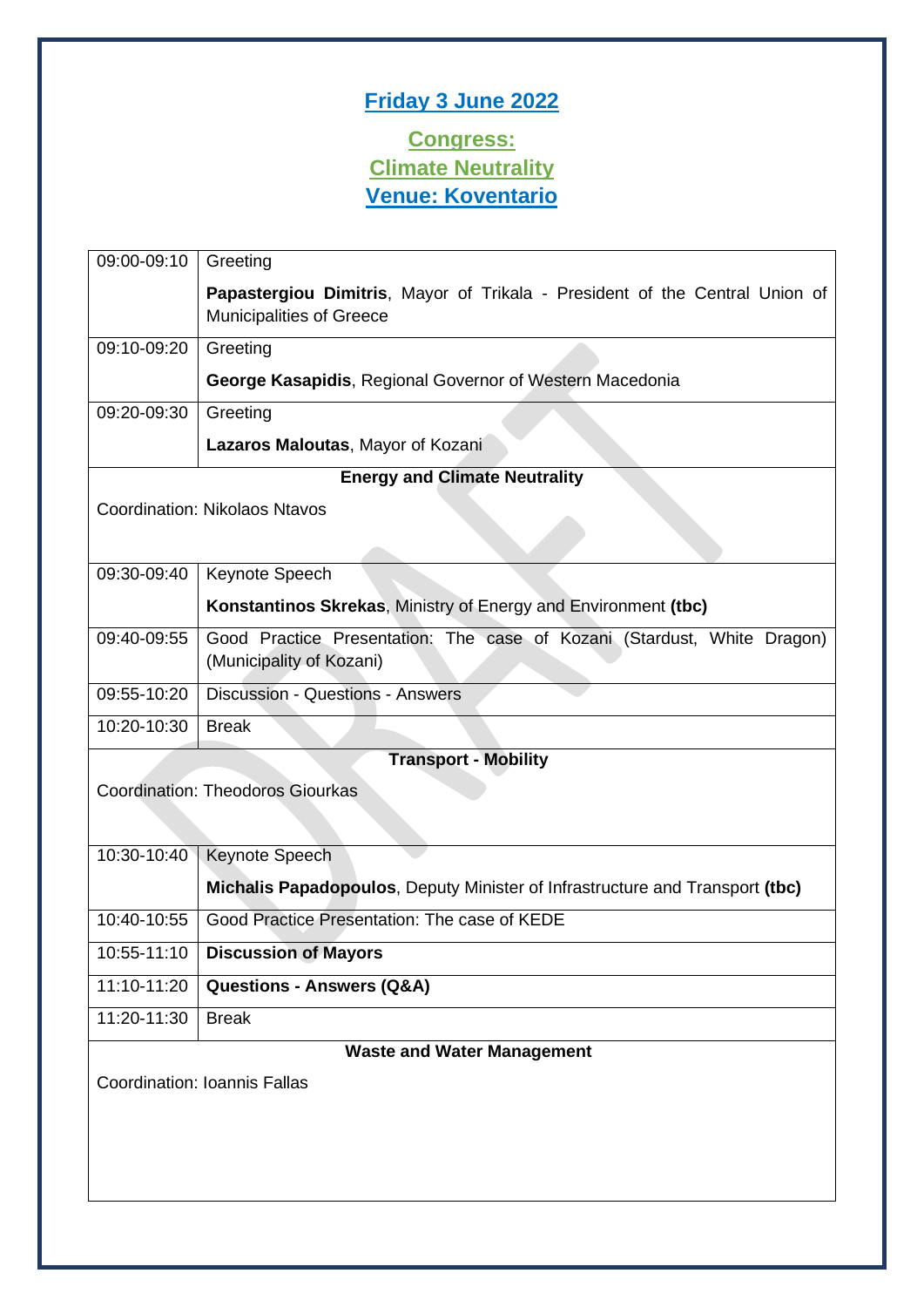| 11:30-11:40   | Keynote Speech                                                                                          |
|---------------|---------------------------------------------------------------------------------------------------------|
|               | <b>Manolis Grafakos, General Secretary of Coordination and Waste Management,</b>                        |
|               | Ministry of Environment and Energy (DIADYMA) (tbc)                                                      |
| $11:40-11:55$ | Good Practice Presentation: The case of Kozani (SCALIBUR & HOOP)                                        |
|               | Vassilis Papathanasiou & Efrosini Dio (tbc)                                                             |
| 11:55-12:05   | Konstantinos Tsioptsias, Director of Planning and Development, DIADYMA                                  |
|               | S.A. - Hazardous Household Waste Management                                                             |
| 12:05-12:15   | <b>Discussion of Mayors</b>                                                                             |
| 12:15-12:20   | <b>Questions - Answers (Q&amp;A)</b>                                                                    |
| 12:20-12:30   | <b>Break</b>                                                                                            |
|               | <b>Smart and Digital Transition</b>                                                                     |
|               | Coordination: Stergios Kianas                                                                           |
|               |                                                                                                         |
| 12:30-12:40   | Keynote Speech                                                                                          |
|               | Kyriakos Pierrakakis, Minister of Digital Governance (tbc)                                              |
|               |                                                                                                         |
| 12:40-12:55   | Dr. Georgios Lappas, Professor, Vice President of the Department,                                       |
|               | Director of the Digital Media and Strategic Communication Laboratory,                                   |
|               | Deputy Director of "Public Speech and Digital Media" Master Program, University<br>of Western Macedonia |
| 12:55-13:10   | Good Practice Presentation: The case of Trikala                                                         |
| 13:10-13:25   | <b>Discussion of Mayors</b>                                                                             |
| 13:25-13:35   | <b>Questions - Answers (Q&amp;A)</b>                                                                    |
| 13:35-13:45   | Break                                                                                                   |
| 13:45-14:10   | Visit of participants to the booths of the topics that presented                                        |
| 14:10-14:20   | Summary of the day by topic                                                                             |
| 14:20-14:30   | <b>Closing of the Conference</b>                                                                        |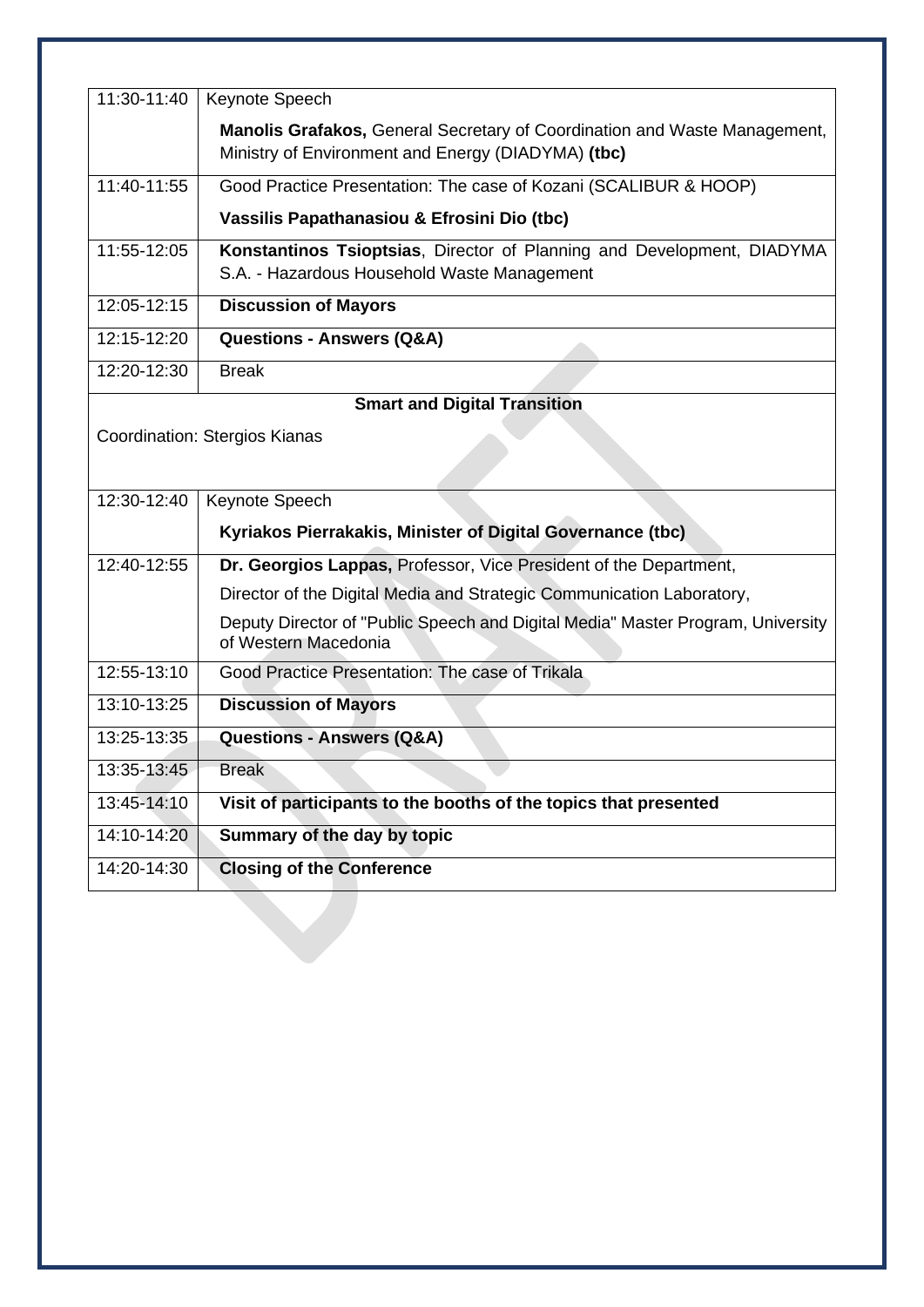# **Saturday 4 June 2022**

### **Interactive Games Venue: Municipal Park of Kozani**

| 10:00-14:00 | Exhibition for citizens: Interactive learn through play activities for children |
|-------------|---------------------------------------------------------------------------------|
|             | and DiY upcycling workshops                                                     |

# **Sunday 5 June 2022**

### **Interactive Games – Concert Venue: Municipal Park of Kozani - Main Square**

| 10:00-14:00 | Exhibition for citizens: Interactive learn through play activities for children |
|-------------|---------------------------------------------------------------------------------|
|             | and DiY upcycling workshops                                                     |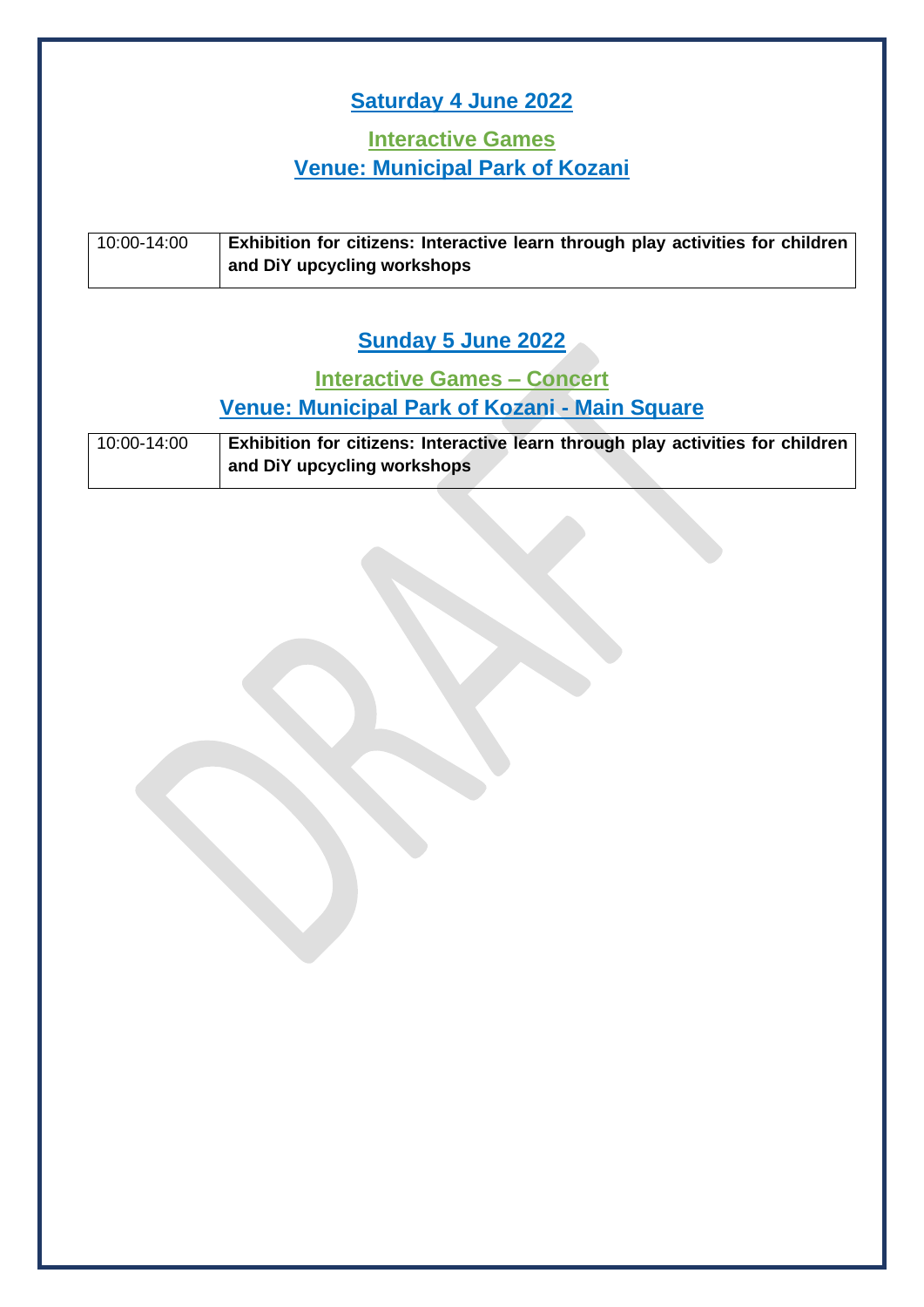**Monday 6 June 2022**

**Biowaste Club Meeting:** 

# **HoReCa**

| 13:00-13:20 | <b>Introduction</b>                                                                    |
|-------------|----------------------------------------------------------------------------------------|
|             | Nikolaos Ntavos, Manager of Bioeconomy and Environment Cluster of Western<br>Macedonia |
| 13:20-15:00 | <b>Discussion with Stakeholders</b>                                                    |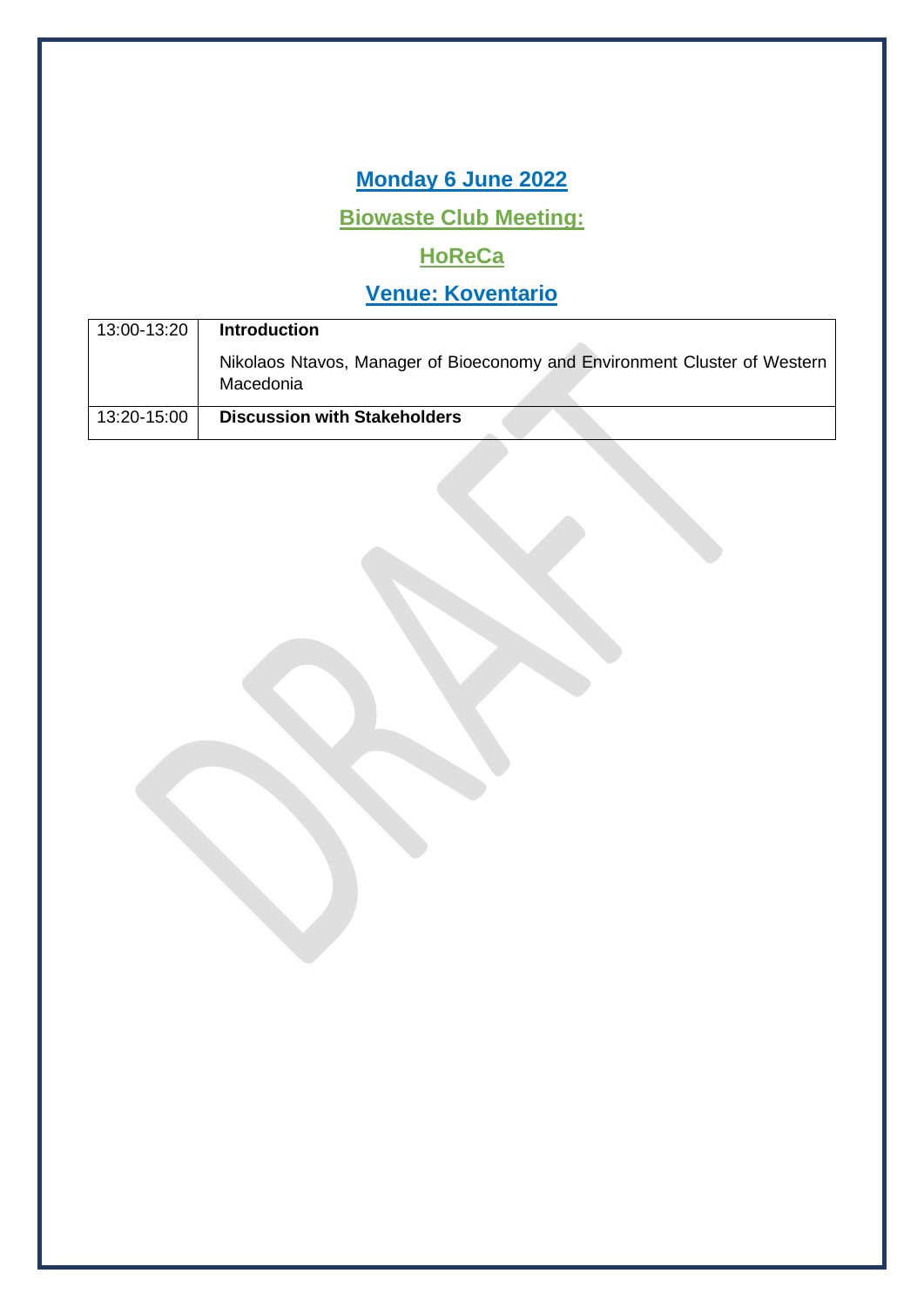# **Tuesday 7 June 2022**

# **SCALIBUR General Meeting**

| $09:00-09:10$ | Greeting                          |
|---------------|-----------------------------------|
|               | Lazaros Maloutas, Mayor of Kozani |
| 09:10-16:00   | <b>General Meeting</b>            |
| 16:00-18:00   | Visit to the facilities of EPADYM |
| 20:00-23:00   | <b>Formal Dinner</b>              |